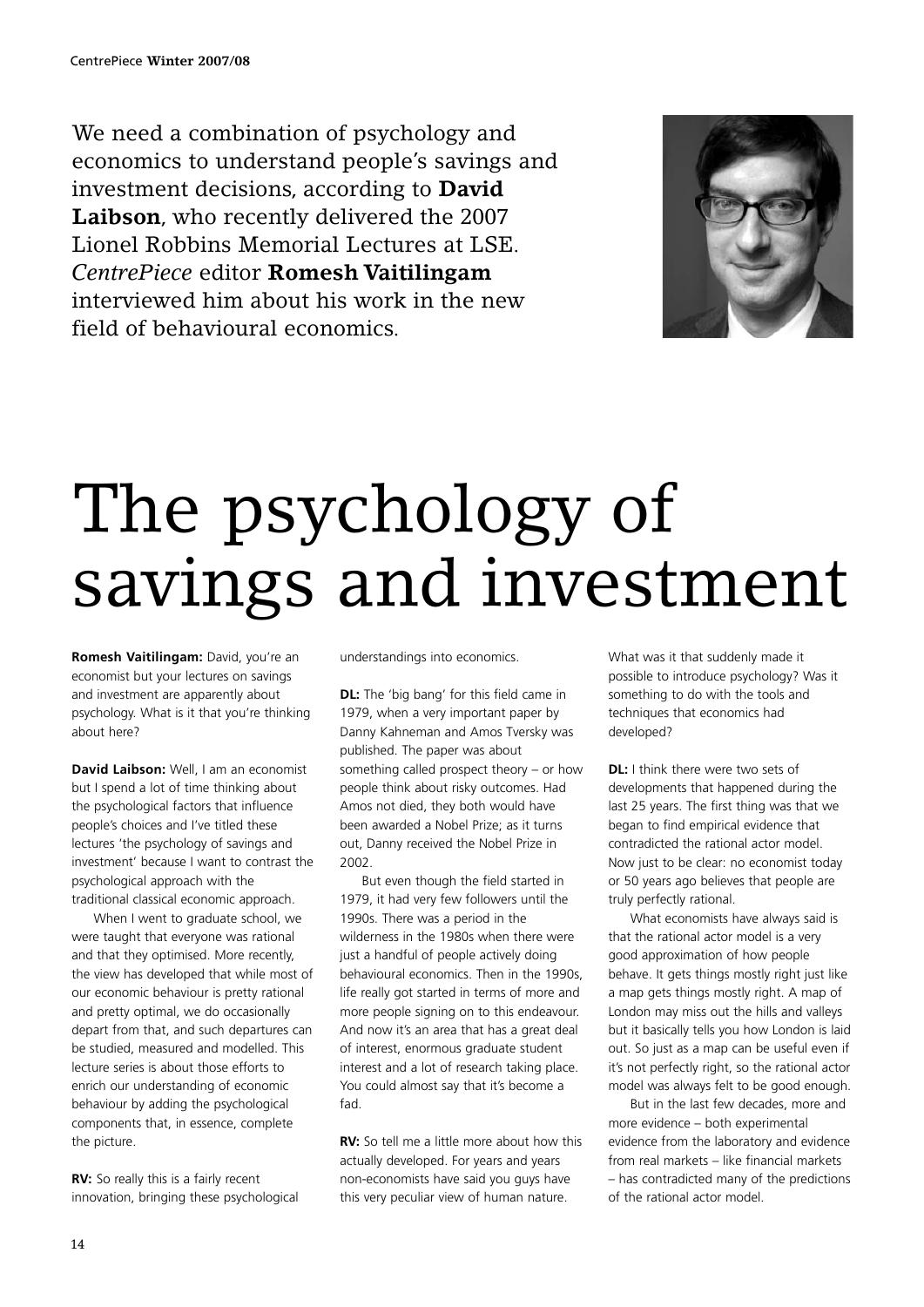By understanding the psychological foundations of human decision-making, we can build institutions that help people do what they want to do

The other set of developments is that we have developed theoretical frameworks that enable us to formalise these departures. We have alternative models for mathematically representing human behaviour. These alternatives don't leave the rational actor model aside but add to it and improve it. Now we have the combination of new data and supplemental models that are jointly moving economics forward.

**RV:** Tell me about your own research programme, and particularly how it relates to one of the great policy challenges, getting people to save enough to pay for their old age. What kind of findings are you coming up with and what lessons can we learn from them?

**DL:** There are essentially two kinds of thinking in my research. The first aims to understand the foundations of human preferences and human decision-making. And the second is to think about how we can build institutions that help people do

what they want to do.

The underlying psychology is the psychology of instant gratification. It is the psychology of a decision-maker in a household who puts enormous weight on the present and then drastically discounts events that might only be a week away in time. It's the person who says, I know I should exercise and I'll do that next week but right now these chips look very good. Or the person who says, I know I should save and I'm going to start saving very seriously next month but tonight, how about a bottle of champagne?

This psychology can be modelled and measured, and I've spent a lot of my academic career trying to do that. But then the question arises, if people do put enormous weight on the present, it might be awfully hard for them to save. We see that people say that they care a lot about the future. They say, look, I'm not going to save today but I will save tomorrow. I'm not going to exercise now but I will exercise later. So it's not as if we think that our futures are irrelevant, just that we

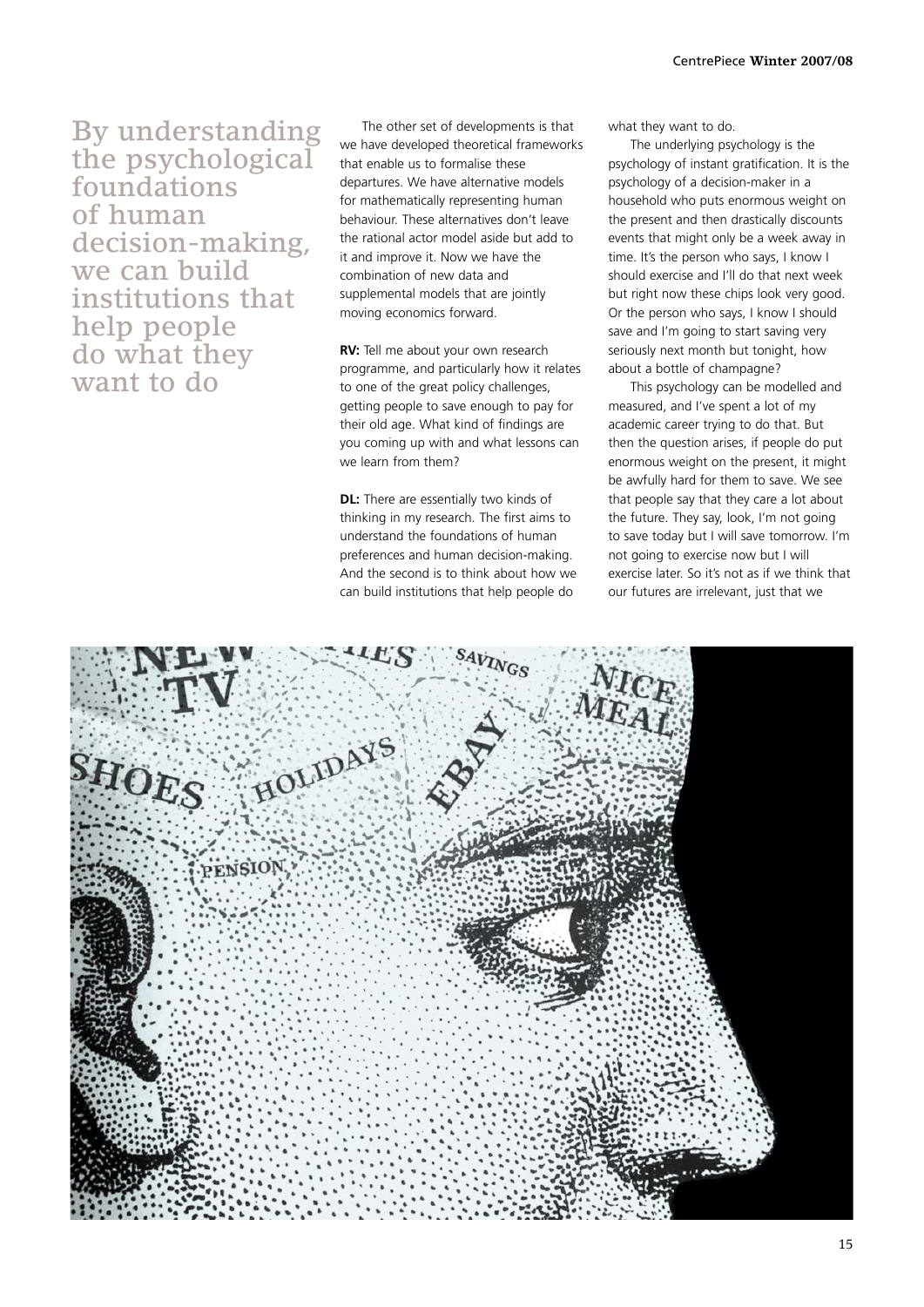aren't willing to invest in them right now. We prefer to make those investments next month.

So we need to build institutions that help get us over that hump. And a lot of the work that I'm doing is trying to figure out how to create pension plans or savings systems that help people save for retirement. These are people who might not be able to do it on their own but are thrilled when you make it easier for them by providing, say, a defined contribution pension plan. This would be a system, for example, where you're a new employee at a firm and you're automatically enrolled in the pension scheme, with some fraction of your salary deposited every month directly into a retirement account.

These automatic enrolment plans are highly effective. People like them and they don't opt out of them. They accumulate large bodies of wealth for retirement. Yet, if you were to change the system and set it up so that instead of people being automatically enrolled they are only given the option to enrol, you find that very few people join these plans. It takes years for the typical person to enrol in a plan without automatic enrolment.

So we have a situation where our tendency to procrastinate undermines our willingness to save. One natural way around that is to make savings automatic and when you do that, people are very satisfied with the net result. A lot of what I'll be talking about in these lectures is describing the underlying psychology of resisting savings and the institutions that help people save, which is what they tell us they want to do anyway.

**RV:** So your work is informing policy that will, in effect, save people from themselves.

**DL:** That's right. But we don't want to be too paternalistic. I'm an advocate of giving people good defaults and always giving them the option to opt out if they don't want to save. I recognise that government sometimes goes too far and that we don't want to tell people how to live their lives. But I also recognise that left to their own devices completely, people sometimes make bad choices.

So we've defined the middle ground, a hybrid system that nudges people in the right direction, encouraging them to do things that they view as desirable without



compelling them or coercing them in ways that are too paternalistic or heavy-handed. Basically what we want to do is to make savings easy. If you don't want to save, that's fine, you can opt out of the system. But if you want to save, which most people think they should do, then it's made simple for you, not difficult and time-consuming.

**RV:** Is there also a role for education in this? Few people seem to have a good grasp of basic numbers, but can we teach them to manage their finances more effectively?

**DL:** Well, it's true that people have very low levels of financial literacy, and some of the work that I've been involved in has been studying these financial vulnerabilities in terms of low levels of education or knowledge about finance. But if we think that education is an important piece of the puzzle, we have to not only document that education is missing but also show that educating people leads them to behave in better ways.

Surprisingly, there's very little evidence that supports that kind of policy. It's not clear that education programmes can

increase people's financial literacy and improve their behaviour in ways that are cost-effective. While it's true that if we gave everyone a PhD in finance, we'd probably see the world saving much more correctly and investing more rationally, that's an awfully expensive intervention.

Then the question becomes, can we strip it down and generate much simpler, cheaper, quicker interventions that get the job done? And the answer so far is, maybe not. It doesn't look like there are easy educational interventions that train people to make optimal or nearly optimal financial decisions.

For example, it's a good idea to have a high school curriculum that emphasises more economic and financial issues. But even if we did, it might well be the case that by the time that 18-year-old reaches 48, the world will have changed. And what she learned in high school may no longer be that relevant for what she will have to do as an adult.

If I had been taught how to save for retirement when I was in high school, I would have been taught, find a company with a good defined benefit pension plan and work there for the rest of your life. And that turns out to be terrible advice. First, all of those plans are being